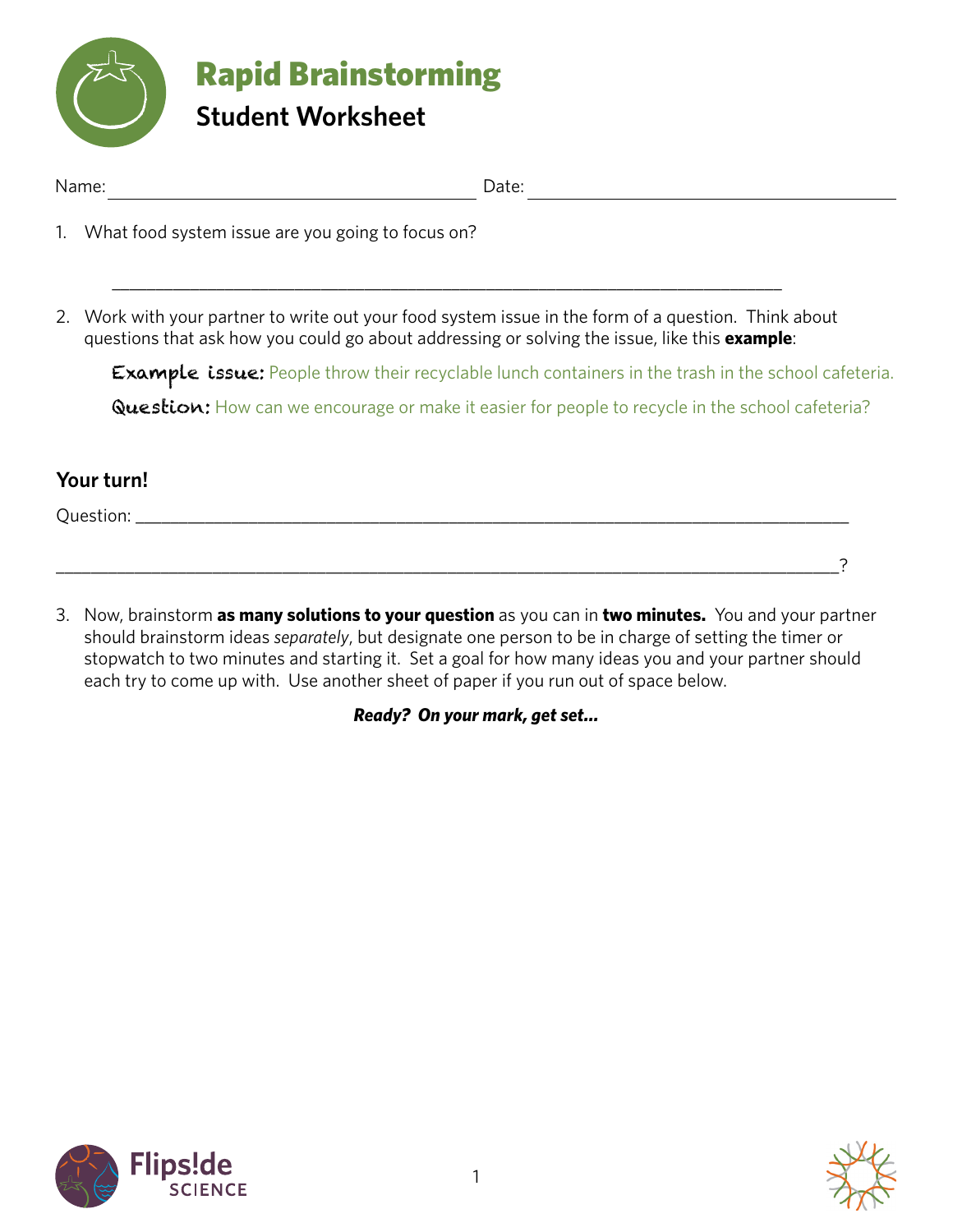

Spend a few minutes sharing your list with your partner. Do you have any of the same or similar ideas? **Circle** those ideas. Did looking at your partner's ideas spark any **new** ones for you? You will get a chance to write them down in…

## **Rapid brainstorming #2! Let's do it again:**

4. Set your stopwatch or timer for another **two minutes**, and do another round of rapid brainstorming. Write down any ideas that were sparked by what your partner shared with you, or try to modify some of your partner's ideas. *Ready?*